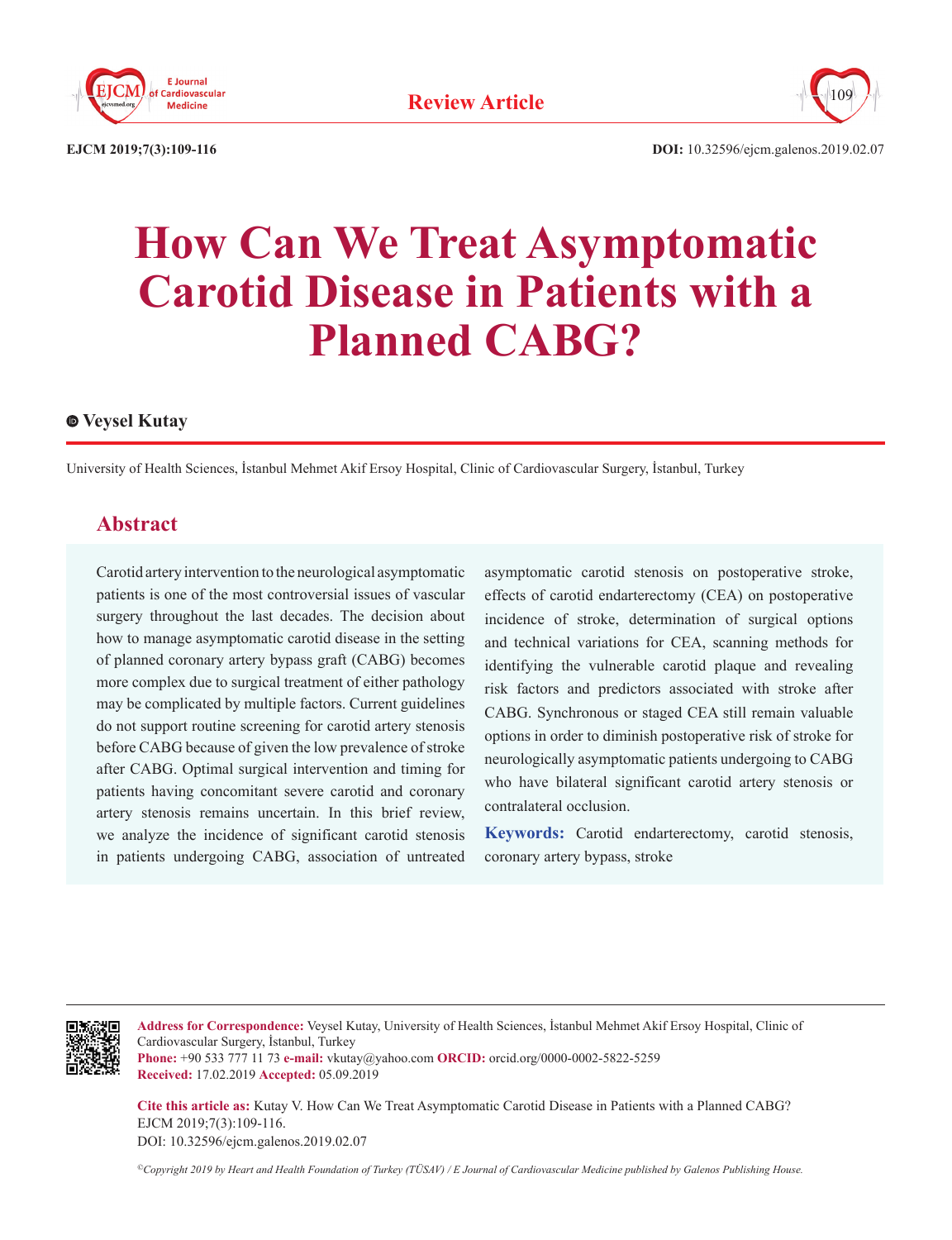



### **Introduction**

Stroke is the most dreadful complication of all cardiac surgery procedures and remains an important cause of mortality and permanent disability. In Europe, stroke is responsible for 1.1 million deaths each year, making it second commonest cause of death and more than half of all stroke survivors remain dependent on others for daily activities<sup>(1)</sup>. Following the introduction of carotid endarterectomy (CEA) in 1954 for the prevention of stroke in symptomatic patients, an increasing proportion of carotid interventions were undertaken in neurologically symptomatic patients<sup> $(2)$ </sup>. Uncertainty about the ideal treatment of these patients makes it essential for us to understand about the causes of stroke. Usually, all our attention were directed on carotid disease as being a key source of stroke but forgetting that there are many other important causes as well. The mechanisms underlying development of post-operative stroke are multiple and mostly of cardiac origin as thromboembolism may occur from left sided heart chambers and ascending aorta<sup>(3)</sup>. Patients with severe carotid artery stenosis undergoing coronary artery bypass graft (CABG) face a higher risk of stroke than patients without carotid disease but most strokes are unrelated to carotid disease $(4,5)$ . Although several strategies have been developed for minimize to peri-operative stroke such as avoiding the manipulation of ascending aorta, prompt treatment of arrhythmias and low cardiac output, minimizing aortic cannulation or using offpump bypass techniques, optimal regulation of metabolic state and cerebral perfusion, the prevalence of stroke in cardiac surgery patients with no evidence of significant carotid artery stenosis was found  $1.8\%/67$ .

The indication to treatment of patients with carotid disease should consider neurological symptomatology, degree of carotid stenosis, medical comorbidities, vascular and local anatomical features and carotid plaque morphology.

Neurological status is obviously an important predictor for stroke after CABG. It means that symptomatic patients are more vulnerable to compromised cerebral circulation during cardiopulmonary bypass. Patients were considered to be asymptomatic if they had no ipsilateral neurologic events of stroke, transient ischemic attack (TIA) or amaurosis fugax within the 6 months prior to the procedure. This definition used by ACST collaborative group which stated that neurologic symptoms older than 6 months should be considered asymptomatic because the risk of recurrent stroke decreases over time<sup>(8)</sup>.

Carotid artery intervention to the neurological asymptomatic patients is one of the most controversial issues of vascular surgery throughout the last decades. Two randomized trials Asymptomatic Carotid Atherosclerosis Study (ACAS) and Asymptomatic Carotid Surgery Trial (ACST) are still remain cornerstone of guidelines and both study showed marked reduction in 5-year risk of stroke (50% relative risk reduction) in patients who had  $CEA<sup>(9,10)</sup>$ . Ten years result of ACST-1 trial reported that in comparison to conservative treatment CEA has retained a positive long-term effect on the reduction of all form of stroke. The absolute risk reduction 6.1% between surgical and conservative arm, carotid endarterectomy (CEA) showed a  $46\%$  reduction in the incidence of all strokes<sup>(11)</sup>.

Because of the general lack of certainty about whether carotid revascularization is needed in individuals with asymptomatic disease, it's important to search answers of following questions before attempting to any intervention.

## **What is the Incidence of Significant Carotid Stenosis in Patients Undergoing CABG?**

Current guidelines do not support routine screening for carotid artery stenosis before CABG because of given the low prevalence of stroke after CABG<sup>(4,6,12)</sup>. Most of the available evidence did not suggest casual relationship between a significant asymptomatic unilateral stenosis and post-CABG stroke<sup>(12)</sup>. Schoof et al. <sup>(5)</sup> reported that 94% of patients who suffered a stroke following cardiac surgery did not have a significant carotid stenosis.

One of the largest analysis of the prevalence of concomitant coronary and carotid atherosclerotic disease reported that the presence of internal carotid artery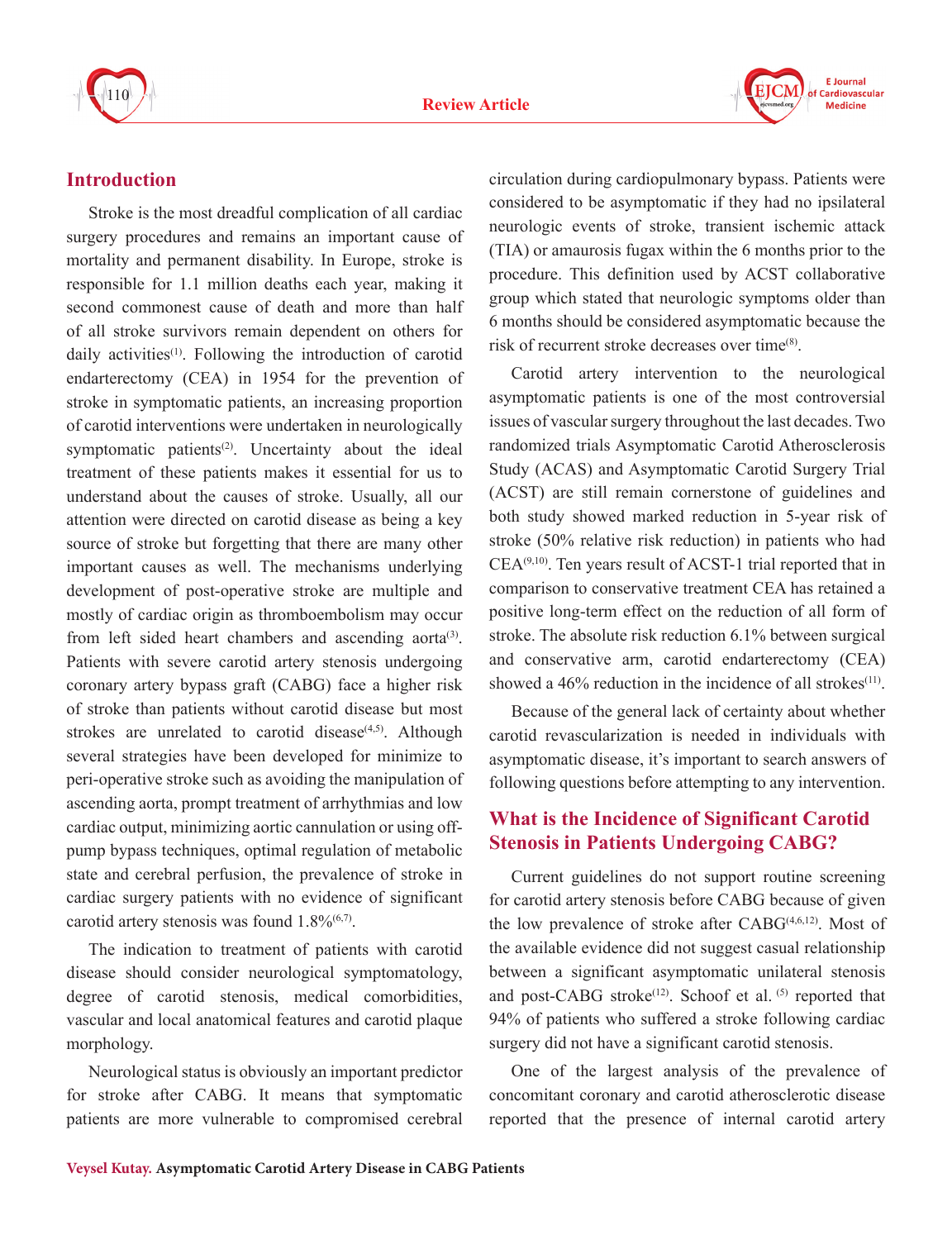



stenosis is directly related to the extent of CAD, though the prevalence of moderate and severe carotid stenosis in patients with CAD is lower than previously reported $(13,14)$ . They had found severe carotid stenosis  $(270\%)$  in 7% among patients with three vessel CAD whereas this ratio decreases to 2% in patients with nonobstructive CAD. In patients below 70 years of age, prevalence of severe carotid disease decreases to 0.8% in male, 0.2% in women. Several studies have shown that the existence of bilateral moderate to severe carotid artery stenosis in ultrasound screened patients prior to cardiac surgery were found between 2.2 to 2.6% in patients undergoing  $CABG^{(15-17)}$ .

## **Does Untreated Asymptomatic Carotid Stenosis was Associated with an Increased Risk of Stroke After Cardiac Surgery?**

The main question we faced is, what is the prevalence of perioperative stroke in neurologically asymptomatic patients with unilateral or bilateral carotid stenosis who undergoing to cardiac surgery without prophylactic CEA? Several studies included patients with both unilateral and bilateral 50-99% stenosis reported that 30-day risk of stroke was between 2% and 4.8% and perioperative death was between 2% and 6.5%<sup>(6,18-21)</sup>. Cardiac surgery patients with untreated asymptomatic 70-99% carotid stenosis incurred a 30-day stroke risk of only 2% and death/stroke rate of  $4.8\%$  was found in another meta-analysis<sup>(6,20)</sup>. However, due to relatively small numbers of these studies, it was not easy to reach statistically meaningful conclusion. The 30-day risk of death/stroke was 9.1% in asymptomatic patients with bilateral carotid disease following isolated cardiac surgery which shows higher risk than patients with unilateral disease $(6,22)$ . Also, patients who described a history of stroke were significantly more likely (OR=3.6) to have further stroke than those who were asymptomatic<sup>(4)</sup>. Santarpino et al.<sup>(7)</sup> reported that among 649 patients with asymptomatic carotid artery stenosis >50% undergoing isolated CABG, the incidence of postoperative stroke was 1.5% and the risk of stroke were significant only in patients with a stenosis  $390\%$ (OR=12, CI=1.4-33.3). They concluded as asymptomatic,

severe carotid artery stenosis has a low prevalence and when left untreated is associated with a relatively low risk of postoperative stroke.

## **Does Concomitant CEA Procedure in Patients with Asymptomatic Carotid Disease Who Undergoing CABG Reduce Post-operative Incidence of Stroke?**

Since the first report by Bernhard et al. $(23)$  in 1972, in many centers, synchronous CEA and cardiac procedure has become routine practice. Because almost 80% of strokes are not preceded by TIA or minor strokes, preventing the risk of post-cardiopulmonary bypass strokes in asymptomatic patients by concomitant CEA is a sensible justification. But we need to clarify the procedural risk of the patients with bilateral carotid disease who have unilateral CEA then undergo cardiac surgery in the presence of an unoperated (contralateral) stenosis or occlusion.

Antoniou et al.<sup>(24)</sup> in their systematic review reported that patients undergoing CEA in the presence of an occluded contralateral carotid artery had increased incidence of stroke  $(OR=1, 65, CI=1.3-2.1)$  and death  $(OR=1.76, CI=1.2-2.5)$  in 30-day of treatment compared with those with a patent contralateral carotid artery.

Studies reporting outcomes following staged/ synchronous carotid revascularization prior to cardiac surgery have concluded that risk of procedural strokes are reduced<sup>(25,26)</sup>. Nwakanma et al.<sup>(27)</sup> reported that there was no significant difference in MI, stroke and death at 30-day follow-up between patients undergoing simultaneous CEA-CABG and isolated CABG. Baiou et al.(19) challenged the opinion that prophylactic CEA can be expected to significant reduce the risk of stroke in patients with asymptomatic carotid artery disease needs to cardiac surgery. However, they found that no strokes occurred in 61 consecutive open cardiac procedures in patients with asymptomatic severe unilateral carotid stenosis who did not undergo prophylactic CEA.

In the CABACS trial<sup> $(28)$ </sup>, patients with asymptomatic carotid stenosis, and with an indication for coronary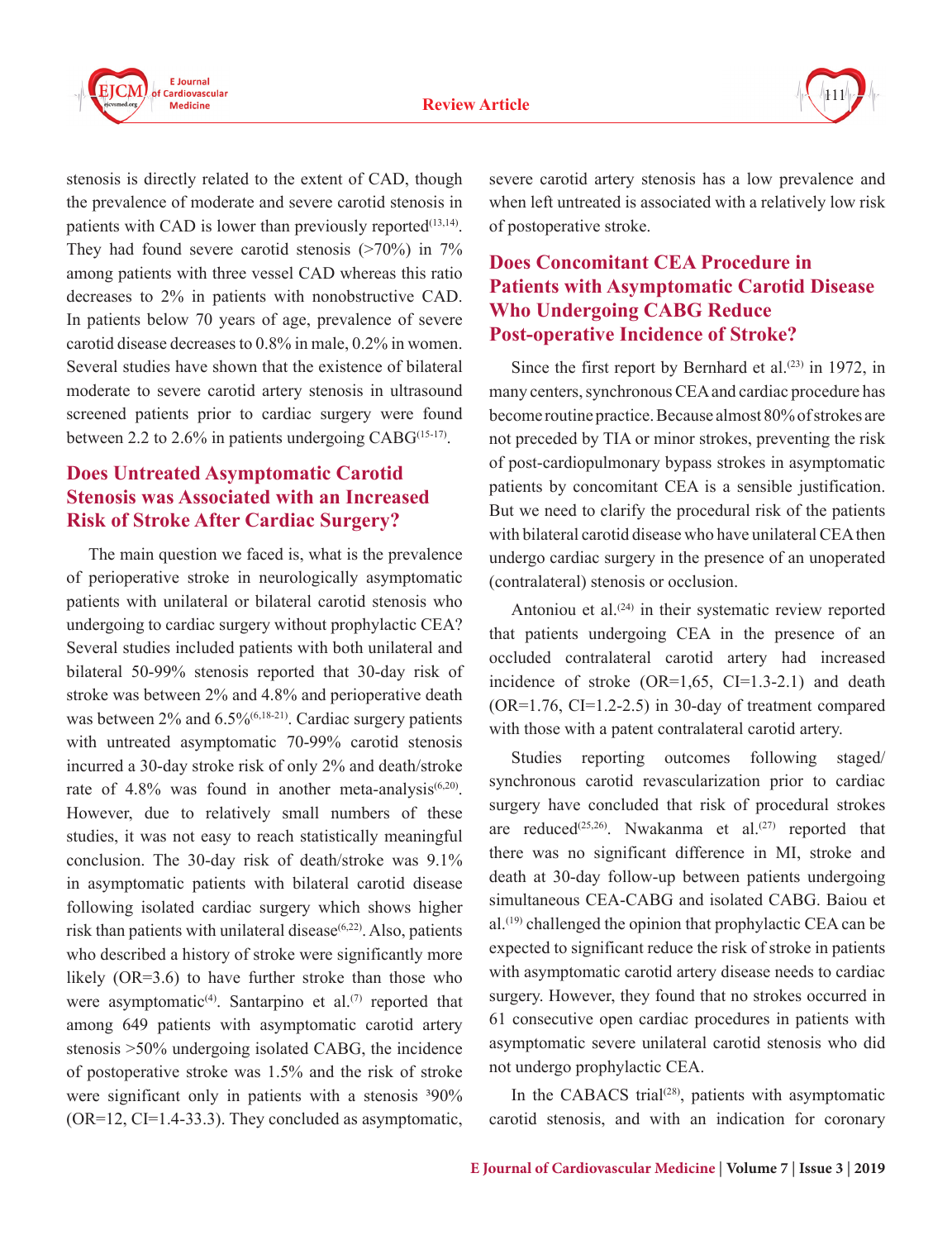



surgical revascularization, were randomized to receive combined CEA with CABG versus CABG alone. Rates of stroke and death were in general higher than reported in some other studies, this could be possible due to relatively high risk and older population. Although not statistically different, the isolated CABG group tended to do better than did the combined procedure group (the 30-day and 1-year combined stroke/death rates were 18.5% and 23.4%, in the combined CEA/CABG group, and were 9.7% and 13.1% in the isolated CABG group).

# **What are the Surgical Options for CEA; Synchronous or Staged Approach? On-pump vs Off-pump?**

Optimal surgical intervention and timing for patients having concomitant severe carotid and coronary artery stenosis remains uncertain. A hypothesis for the higher death and stroke rates is that combined procedures reveal higher operative stress, prolonged operative time and instability in hemodynamics on cardiac and cerebrovascular system<sup>(29)</sup>. There are different surgical techniques which can be chosen depending on patient status and characteristics of carotid disease. There seems to be no considerable difference in total vascular mortality and morbidity between two approaches. Synchronous CEA and CABG approach comparing with staged (prior) CEA requires only one anesthesia and has less risk of myocardial infarction while waiting for CABG. On the contrary, overall stroke risk seems to be lower with staged CEA than with synchronous CEA. In their meta-analysis of observational studies, Sharma et al.<sup>(30)</sup> reported that outcomes in combined and staged approach for synchronous CEA and CABG were similar therefore they suggest that the two strategies can be used interchangeable in the clinical practice depending on specific clinical conditions.

Feldman et  $al^{(31)}$  reported comparison of trends and in hospital outcomes of concurrent carotid artery revascularization and CABG in USA from the Nationwide Inpatient Sample (NIS) database between 2004 and 2012. During the 9-year period, they found

22,501 concurrent carotid revascularization and CABG during the same hospitalization, 68% of these patients underwent combined CEA plus CABG, 28% underwent staged CEA plus CABG and 3.6% underwent staged carotid stent (CAS) plus CABG. The adjusted risk of death was greater, whereas risk of stroke was lower with both combined CEA-CABG (stroke OR=0,65) and staged CEA-CABG (stroke OR=0.50) approaches compared with  $CAS-CABG^{(31)}$ .

Illuminati et al.(32) reported that in 185 patients with unilateral asymptomatic carotid stenosis >70%, randomized two groups, one group of patients received a CABG with previous or simultaneous CEA and another group of patients underwent CABG, followed by CEA. The 90-day stroke and death rate was 1.0% in synchronous group, 8.8% in delayed group (Odds ratio=0.11). They conclude that CEA before CABG or combined with CABG can prevent stroke better in patients with an asymptomatic severe carotid stenosis than delayed CEA<sup>(32)</sup>.

Gopaldas et al.<sup>(33)</sup> identified from NIS database 1998 to 2007, 6153 patients who underwent CEA before or after CABG during the same hospital admission (staged) and 16639 patients who underwent both procedures on the same day (synchronous). They found that mortality (4.2% vs 4.5%) and neurologic complications (3.5% vs 3.9%) were similar between the staged and synchronous groups. Their subgroup analysis comparing on-pump and off-pump CABG which was performed within the staged and synchronous groups showed that performing offpump CABG did not affect combined death-stroke rates in both groups. However, they reported that on-pump CABG was associated with an elevated risk of stroke in synchronous group  $(OR=1.55, CI=1.27-1.91)$  but not in staged patients $(33)$ .

In the literature, reported rate of mortality is between 0-4.5% and rate of stroke is between 0-3.1% for combined CEA and off-pump CABG<sup>(34-39)</sup>. Eren et al.<sup>(35)</sup> reported no stroke and 3.7% mortality for patients who had CEA and simultaneous off-pump CABG. Nabagiez et al.<sup>(36)</sup> suggested that twenty-four hour staged CEA followed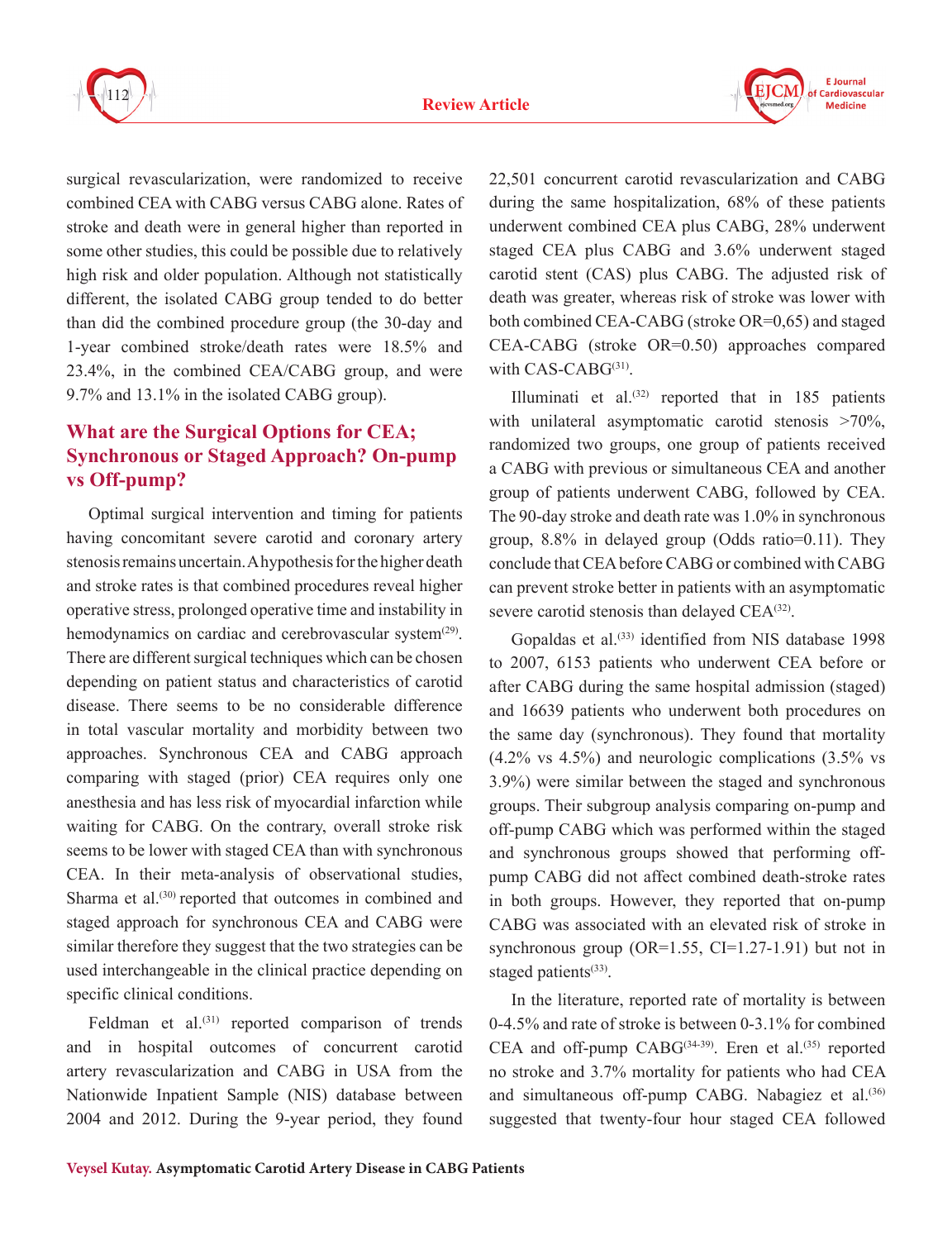#### **Review Article**



by off-pump CABG minimizes post-CEA myocardial infarction while minimizing cerebrovascular accident post-CABG in patients with concomitant severe coronary and carotid artery disease. In order to comparison of early outcomes with three different approaches for combined  $CEA-CABG$ , Dönmez et al.<sup>(37)</sup> reported that no any further benefit with off-pump technique compared to onpump technique, except for shorter intensive care unit and hospitalization times.

Shishehbor et al. $^{(38)}$  evaluated three approaches to carotid revascularization in CABG patients with asymptomatic carotid stenosis, staged CEA-CABG, combined CEA-CABG and staged carotid artery stenting (CAS)-CABG. They reported that combined CEA-CABG and staged CAS-CABG were associated with similar rates of stroke, death and MI in both groups but higher MI rates in the staged CEA-CABG group.

Khaitan et al.(39) reported simultaneous CEA and CABG during single cross-clamp, under 25°C of hypothermia for further cerebral protection, as a safe technique with a mortality rate of 5.8% and stroke incidence of 5.8%. Their assert was that systemic hypothermia reduces the metabolic tissue rate and is employed for neuroprotection during cardiac and aortic surgeries<sup>(39)</sup>. Guibaud et al.<sup>(40)</sup> also stated hypothermia below 28°C provides better cerebral protection especially for patients with bilateral carotid lesions. In contrast to this benefit, hypothermia during CEA had found to increase risk of MI (OR=3.5, CI=0.8- 15.5) due to increased cross clamp and cardiopulmonary bypass times $(37)$ .

## **What are the Predictors Associated with Stroke After CABG?**

Advanced age, prior cerebrovascular disease/stroke, severity of carotid artery stenosis and peripheral vascular disease, presence of contralateral carotid occlusion and porcelain ascending aorta, postoperative IABP or ECMO supporting, unstable angina, urgency of the procedure, prolonged cardiopulmonary bypass time and postoperative atrial fibrillations were reported as the most consistent

independent predictors of perioperative stroke after CABG(7,41,42). Gender, diabetes mellitus, hypertension, prior myocardial infarction, chronic renal failure and congestive heart failure showed contradictive results(7).

Post hoc analysis results of the NASCET and ACAS trials suggested that CEA may not be efficacious in women as it is in men<sup> $(9,43)$ </sup>. Sarac et al.<sup> $(44)$ </sup> reported that univariate results of 3077 consecutive patients who the ratio of men to women 2:1, results of gender differences revealed that women were higher risk for a postoperative stroke or mortality (3.1% for women, 2.1% for men; OR=1.6  $CI=1.04-2.5$ ) and also they found that female gender was an independent predictor  $(OR=1.7; CI=1.1-2.6)$  for a postoperative TIA or stroke.

## **How Can We Identify Vulnerable Carotid Plaque?**

Risk stratification for carotid stenosis generally has been based on angiographic or Doppler ultrasonographic examination of luminal stenosis but we need to identify vulnerable carotid plaque by using more sophisticated methods such as positron emission tomography with computed tomography, magnetic resonance imaging (MRI), contrast enhanced ultrasound techniques and detection of micro-embolism using transcranial Doppler  $(TCD)$  ultrasound<sup> $(45-50)$ </sup>. The pattern of progression of carotid stenosis is unpredictable and it may progress rapidly or slowly or remain stable in long term period<sup>(46)</sup>. Intimal wall thickening, increased echolucency, a low gray-scale median, lipid rich necrotic plaque core and plaque ulceration are the features of plaque itself which have been carried burden of risk of future stroke $(47)$ .

Detection of subclinical embolization or silent cerebral ischemic events may prove useful in identifying asymptomatic patients at high risk of stroke. The Asymptomatic Carotid Emboli Study was a multicenter prospective observational study aiming to investigate whether detection of asymptomatic embolic signals by use of TCD could predict stroke risk in patients with asymptomatic carotid stenosis<sup>(48)</sup>. The hazard ratio for the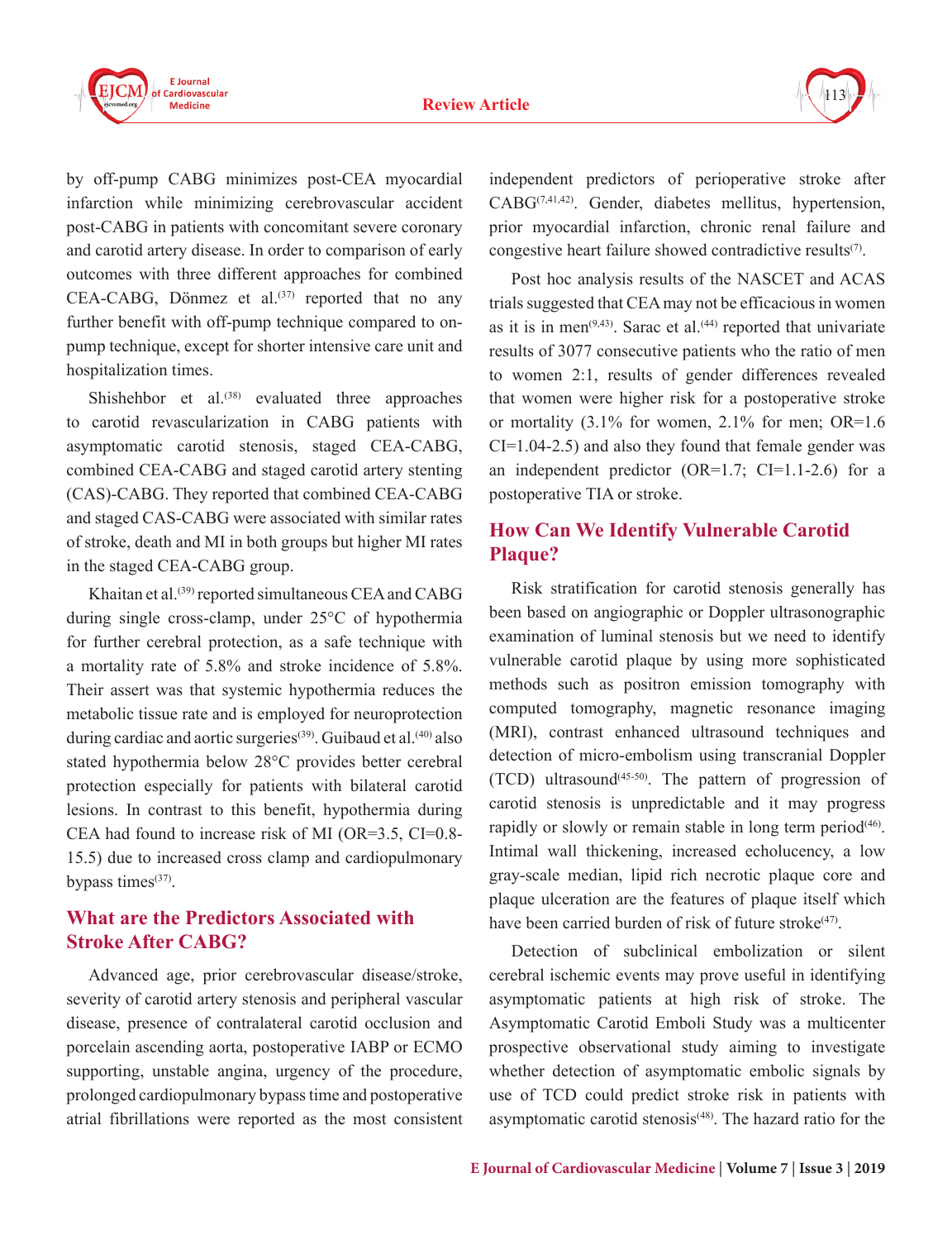

**F** Journal Cardiovascular **Medicine** 

risk of ipsilateral stroke and TIA for those with embolic signals compared with those without was 7.57 (CI=2.32-24.6). They concluded that TCD can identify groups of patients with asymptomatic carotid stenosis who are at low or high risk of future stroke<sup>(48)</sup>.

Kakkos et al.<sup>(49)</sup> tested the hypothesis that the size of a juxtaluminal black (hypoechoic) area (JBA) in ultrasound images of asymptomatic carotid artery plaques predicts future ipsilateral ischemic stroke. They conclude that the concept of plaque heterogeneity and plaque with a large JBA can be used for stroke risk stratification.

Measuring carotid plaque volume (CPV) by minimally invasive tomographic ultrasound imaging and MRI suggested that CPV was associated with cardiovascular risk factors and symptoms of cerebral ischemia(50,51). Ball et al.<sup>(50)</sup> reported that CPV correlated with symptoms of cerebral ischemia but not carotid stenosis and it could be a potential indicator for CEA. To investigate the association between MR imaging-depicted intraplaque hemorrhage (IPH) in the carotid artery wall and the risk of future ipsilateral cerebrovascular events in men with asymptomatic moderate carotid stenosis, Singh et al. $(52)$ reported that MR-depicted IPH was associated with an increased risk of cerebrovascular events (HR=3.59 CI=2.4-4.7, negative predictive value=100%).

## **Guidelines Recommendations for the Treatment of Asymptomatic Carotid Stenosis in Coronary Artery Bypass Patients**

Clinical Practice Guidelines of the European Society for Vascular Surgery in  $2017^{(12)}$  recommend that a staged or synchronous carotid intervention is not recommended in coronary artery bypass patients with an asymptomatic unilateral 70-99% carotid stenosis for the prevention of stroke after coronary bypass (Class III, level C). A staged or synchronous carotid intervention may be considered in coronary artery bypass patients with bilateral asymptomatic 70-99% carotid stenosis or a 70- 99% stenosis with contralateral occlusion (Class IIB, level C). The choice between carotid endarterectomy and carotid stenting in whom a carotid intervention is deemed necessary prior to CABG should be based on the urgency of performing surgery, choice of antiplatelet strategy during CABG, individual patient characteristics, symptoms and local expertise (Class IIa, level C).

#### **Conclusion**

The decision about how to manage asymptomatic carotid disease in the setting of planned CABG becomes more complex due to surgical treatment of either pathology may be complicated by multiple factors. In routine clinical practice, the indication to CEA is usually based on symptoms and severity of stenosis. Meticulous screening for carotid disease to identifying high risk patients who have vulnerable plaque is one of the most crucial part of this conundrum. Synchronous or staged CEA still remain valuable options in order to diminish postoperative risk of stroke for neurologically asymptomatic patients who have bilateral significant carotid artery stenosis or contralateral occlusion undergoing to CABG. But these group of patients are relatively small proportion of asymptomatic patients who needs to CABG. Because of the low rate of stroke in uncomplicated patients who have combined CEA and CABG, synchronous CEA-CABG procedure can be recommended in asymptomatic men below 75 years old with a critical unilateral suspected carotid plaque  $>80\%$ stenosis if the expected perioperative stroke/death rate is <3%. The majority of patients undergoing CABG have asymptomatic unilateral carotid stenosis and it seems rationale to leaving the low risk patients to be treated medically when considering insignificant stroke rate of these untreated carotid disease.

#### **Ethics**

**Peer-review:** Internally peer-reviewed.

**Financial Disclosure:** The author declared that this study received no financial support.

## **References**

1. Nichols M, Townsend N, Luengo-Fernandez R, et al. European cardiovascular disease statistics 2012. European Heart Network, Brussels, European Society of Cardiology, Sophia Antipolis.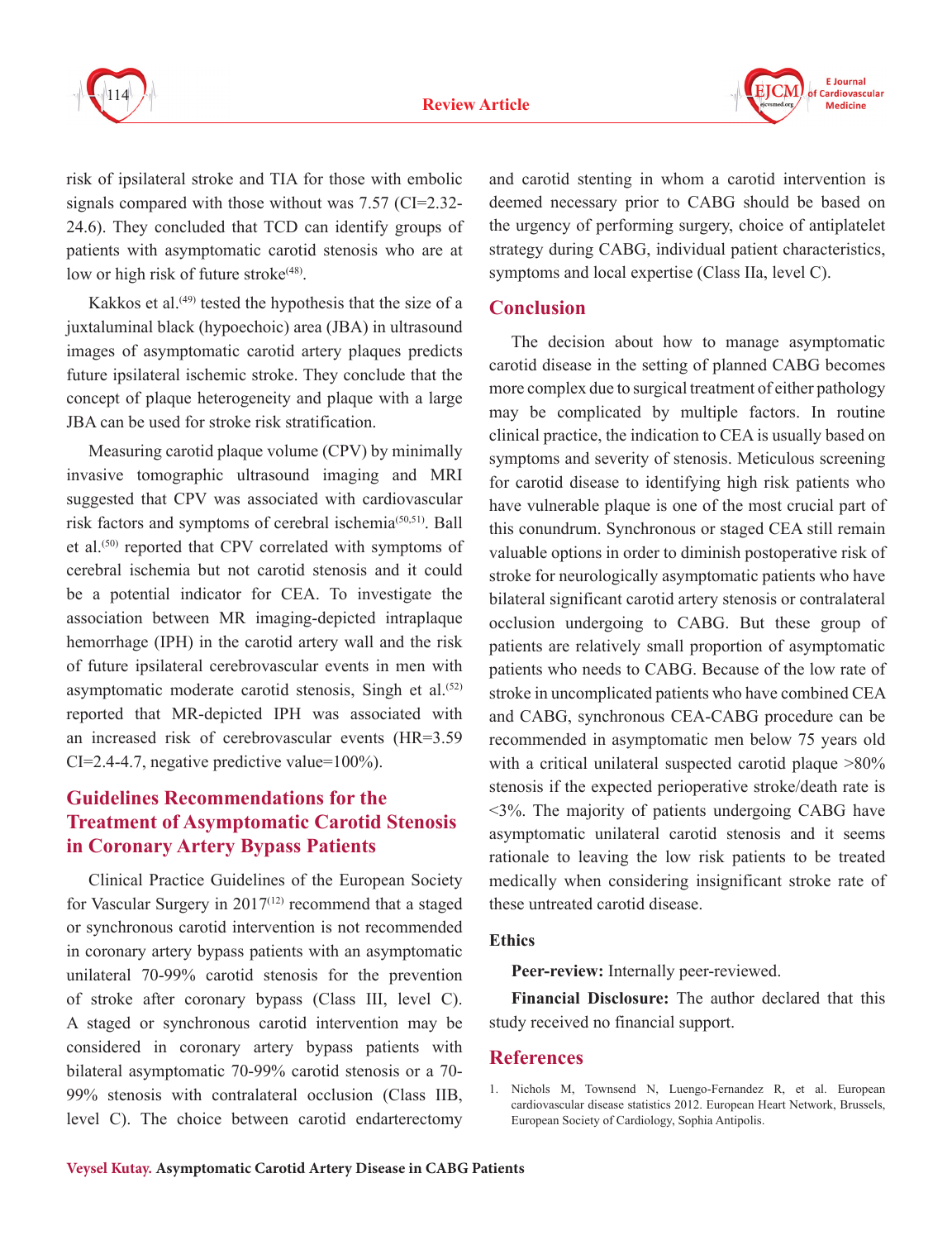





- 2. Eascott HH, Pickering GW, Rob CG. Reconstruction of internal carotid artery in a patient with intermittent attacks of hemiplegia. Lancet 1954;267:994-6.
- 3. Kapetanakis EI, Stamou SC, Dullum MK, et al. The impact of aortic manipulation on neurologic outcomes after coronary artery bypass surgery: a risk adjusted study. Ann Thorac Surg 2004;78:1564-71.
- 4. Naylor AR, Mehta Z, Rothwell PM, Bell PRF. Carotid artery disease and stroke during coronary artery bypass: a critical review of the literature. Eur J Vasc Endovasc Surg 2002;23:283-94.
- 5. Schoof J, Lubahn W, Baerner M, et al. Impaired cerebral autoregulation distal to carotid stenosis/occlusion is associated with an increased risk of stroke with cardiopulmonary bypass. J Thorac Cardiovasc Surg 2007;134:690-6.
- 6. Naylor AR, Bown MJ. Stroke after cardiac surgery and its association with asymptomatic carotid disease: an updated systematic review and metaanalysis. Eur J Vasc Endovasc Surg 2011;41:607-24.
- 7. Santarpino G, Nicolini F, De Feo M, et al. Prognostic impact of asymptomatic carotid artery stenosis in patients undergoing coronary artery bypass grafting. Eur J Vasc Endovasc Surg 2018;56:741-8.
- 8. Nedeltchev K, Pattynama PM, Biaminoo G et al. Standardized definitions and clinical endpoints in carotid artery and supra-aortic trunk revascularization trials. Catheter Cardiovasc Interv 2010;76:333-44.
- 9. Endarterectomy for asymptomatic carotid artery stenosis. Executive Committee for Asymptomatic Carotid Atherosclerosis Study. JAMA 1995;273:1421-8.
- 10. Halliday A, Mansfield A, Marro J. The MRC Asymptomatic Carotid Surgery Trial (ACST): carotid endarterectomy prevents disabling and fatal carotid territory strokes. Lancet 2004;363:1491-502.
- 11. Halliday AH, Harrison M, Hayter E, et al. 10-year stroke prevention after successful carotid endarterectomy for asymptomatic stenosis (ACST-1): a multicenter randomized trial. Lancet 2010;376:1074-84.
- 12. Naylor AR, Ricco JB, de Borst GJ, et al. Management of Atherosclerotic Carotid and Vertebral Artery Disease: 2017 Clinical Practice Guidelines of the European Society for Vascular Surgery (ESVS). Eur J Vasc Endovasc Surg 2018;55:3-81.
- 13. Steinvil A, Sadeh B, Arbel Y, et al. Prevalence and predictors of concomitant carotid and coronary artery atherosclerotic disease. J Am Coll Cardiol 2011;57:779-83.
- 14. Kallikazaros I, Tsioufis C, Sideris S, et al. Carotid artery disease as a marker for presence of severe coronary artery disease in patients evaluated for chest pain. Stroke 1999;30:1002-7.
- 15. Wanamaker KM, Moraca RJ, Nitzberg D, et al. Contemporary incidence and risk factors for carotid artery disease in patients referred for coronary artery bypass surgery. J Cardiothorac Surg 2012;7:78.
- 16. Stamou SC, Hill PC, Dangas G, et al. Stroke after coronary artery bypass: incidence, predictors and clinical outcome. Stroke 2001;32:1508-13.
- 17. Naylor AR. Why is the management of asymptomatic carotid disease so controversial? The Surgeon 2015;13:34-43.
- 18. Li Y, Walicki D, Mathiesen C, et al. Strokes after cardiac surgery and relationship to carotid stenosis. Arch Neurol 2009;66:1091-6.
- 19. Baiou D, Karageorge A, Spyt T, et al. Patients undergoing cardiac surgery with asymptomatic unilateral carotid stenoses have a low risk of perioperative stroke. Eur J Vasc Endovasc Surg 2009;38:556-9.
- 20. Ghosh J, Murray D, Khwaja N, et al. The influence of asymptomatic significant carotid disease on mortality and morbidity in patients undergoing coronary artery bypass surgery. Eur J Vasc Endovasc Surg 2005;29:88-90.
- 21. Safa TK, Friedman S, Mehta M, et al. Management of coexisting coronary artery and asymptomatic carotid artery disease: report of a series of patients treated with coronary bypass alone. Eur J Vasc Endovasc Surg 1999:17:249-52.
- 22. Manabe S, Shimokawa T, Fukui T, et al. Influence of carotid artery stenosis on stroke in patients undergoing off-pump coronary artery bypass grafting. Eur J Cardiothorac Surg 2008;34:1005-8.
- 23. Bernhard VM, Johnson WD, Peterson JJ. Carotid artery stenosis. Association with surgery for coronary artery disease. Arch Surg 1972;105:837-40.
- 24. Antoniou GA, Kuhan G, Sfyroeras GS, et al. Contralateral occlusion of the internal carotid artery increases the risk of patients undergoing carotid endarterectomy. J Vasc Surg 2013;57:1134-45.
- 25. Timaran CH, Rosero EB, Smith ST, et al. Trends and outcomes of concurrent carotid revascularization and coronary bypass. J Vasc Surg 2008;48:355-60.
- 26. Naylor AR. Synchronous cardiac and carotid revascularization: the devil is in the detail. Eur J Vasc Endovasc Surg 2010;40:303-8.
- 27. Nwakanma L, Poonyagariyagom HK, Bello R, et al. Early and late results of combined carotid endarterectomy and coronary artery bypass versus isolated coronary artery bypass. Interact Cardiovasc Thorac Surg 2006;5:159-65.
- 28. Weimar C, Bilbilis K, Rekowski J, et al. Safety of simultaneous coronary artery bypass grafting and carotid endarterectomy versus isolated coronary artery bypass grafting (CABACS). A randomized clinical trial. Stroke 2017;48:2769-75.
- 29. Ogutu P, Werner R, Oertel F, et al. Should patients with asymptomatic significant carotid stenosis undergo simultaneous carotid and cardiac surgery? Interact Cardiovasc Thorac Surg 2014;18:511-8.
- 30. Sharma V, Deo SV, Park SJ, et al. Meta-analysis of staged versus combined carotid endarterectomy and coronary artery bypass grafting. Ann Thorac Surg 2014;97:102-9.
- 31. Feldman DN, Swaminathan RV, Geleris JD, et al. Comparison of trends and in-hospital outcomes of concurrent carotid artery revascularization and coronary artery bypass graft surgery. J Am Coll Cardiol 2017;10:286-98.
- 32. Illuminati G, Ricco JB, Caliò F, et al. Short-term results of a randomized trial examining timing of carotid endarterectomy in patients with severe asymptomatic unilateral carotid stenosis undergoing coronary artery bypass grafting. J Vasc Surg 2011;54:998-9.
- 33. Gopaldas RR, Chu D, Dao TK, et al. Staged versus synchronous carotid endarterectomy and coronary artery bypass grafting: Analysis of 10-year nationwide outcomes. Ann Thorac Surg 2011;91:1323-9.
- 34. Fareed KR, Rothwell PM, Mehta Z, et al. Synchronous carotid endarterectomy and off-pump coronary bypass: an updated, systematic review of early outcomes. Eur J Vasc Endovasc Surg 2009;37;375-8.
- 35. Eren E, Balkanay M, Toker ME, et al. Simultaneous carotid endarterectomy and coronary revascularization is safe using either on-pump or off-pump technique. Int Heart J 2005;46:783-93.